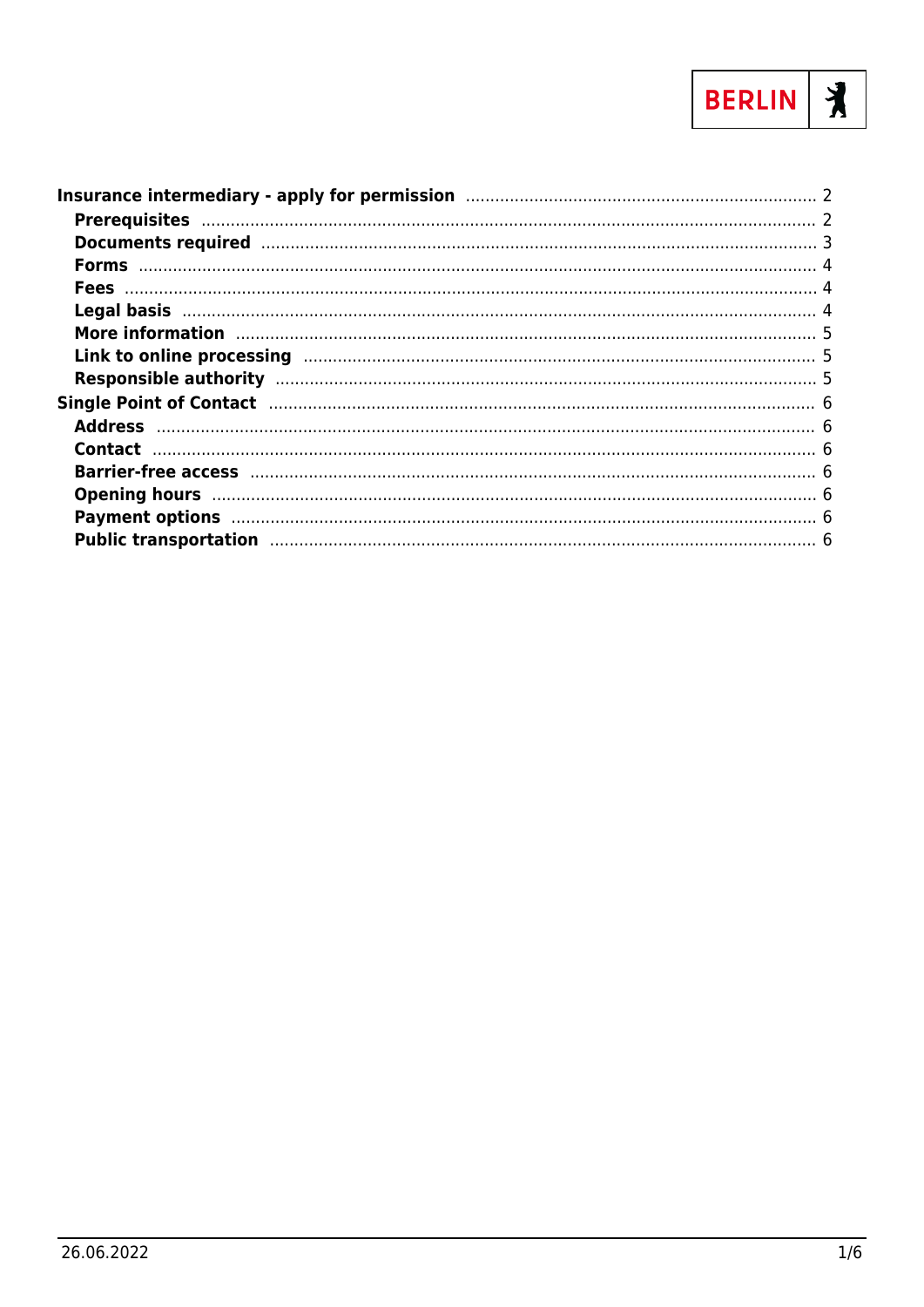# <span id="page-1-0"></span>Insurance intermediary - apply for permission

If you wish to work as a self-employed insurance intermediary, you need a permit from the Chamber of Industry and Commerce (Industrie- und Handelskammer - or IHK).

#### **You are an insurance intermediary** if you work as:

- 1. insurance agent or
- 2. insurance broker.

For this, you need a permit from your local Chamber of Industry and Commerce.

In addition to obtaining permission, you must also register in the insurance intermediary register (see "More information"). You can apply for entry in the register of insurance intermediaries at the same time as you apply for permission.

#### 1. As an **insurance agent**:

- you broker insurance contracts for one or more insurers on a professional basis and
- as its property manager, you are on the side of the insurance company on the basis of an agency agreement.

#### 2. as an **insurance broker**:

- you independently broker insurance contracts on behalf of clients and
- you are on the side of the customer as his guardian of interests.

### **Special features for foreign nationals**.

If you are a foreign national with a branch in another member state of the European Union (EU), you must register in that country. You do not need a permit in Germany, nor can you register in the German insurance intermediary register.

The same provisions apply to foreign nationals from non-EU countries as to German nationals. These also apply to EU nationals who register a corresponding trade exclusively in Germany (see "More information").

# <span id="page-1-1"></span>**Prerequisites**

### **Personal reliability**

You have the necessary reliability for the business operation. You are not considered reliable if you have been convicted by a final court decision of one of the following offences in the last 5 years:

- o felony
- theft
- embezzlement
- extortion
- $\circ$  fraud
- o infidelity
- money laundering
- forgery of documents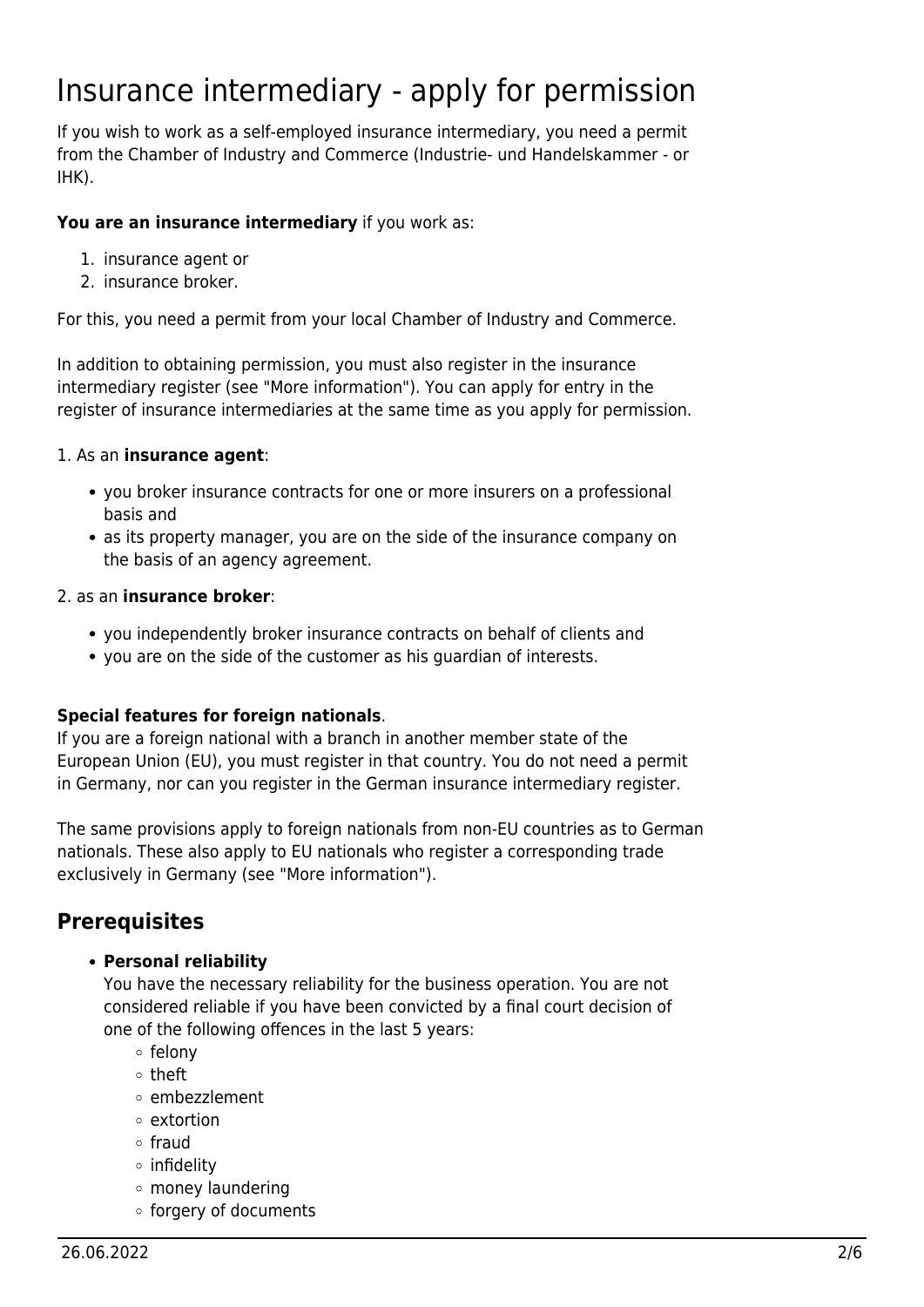- receiving stolen goods
- usury
- o insolvency offences

### **Orderly financial circumstances**

You live in a well-ordered financial situation. You do not meet this requirement if:

- $\circ$  insolvency proceedings have been opened against your assets, or
- $\circ$  insolvency proceedings have been dismissed for lack of assets, or
- you are entered in the debtors' register.

### **Expert knowledge**

You have the required expertise. Proof of the required expertise is possible through:

- $\circ$  a professional qualification examination before the IHK (Chamber of Industry and Commerce) or
- $\circ$  through equivalent training qualifications and possibly corresponding professional experience.

### **Sufficient insurance cover**

([https://www.gesetze-im-internet.de/versvermv\\_2018/\\_\\_12.html](https://www.gesetze-im-internet.de/versvermv_2018/__12.html)) The insurance intermediary business must be covered by liability insurance to the required minimum insurance sum.

# <span id="page-2-0"></span>**Documents required**

**Application for approval as an insurance intermediary**

Application for approval pursuant to § 34d section 1 Trade Regulations (Gewerbeordnung (GewO)) and registration in the directory of intermediaries

**Identity document**

Identity card or other official identification bearing a photograph. Not required for digitally submitted applications.

**Certificate of good conduct for presentation to an authority** (<https://service.berlin.de/dienstleistung/120926/>) To verify personal reliability, information from the Federal Central Register

(certificate of good conduct) is required for submission to an authority (document type O).

The information must not be older than three months.

**Excerpt from the central business register for presentation to an authority**

### (<https://service.berlin.de/dienstleistung/327835/>)

To verify personal reliability, information from the central business register is required for submission to an authority (document type 9). The information must not be older than three months.

**Information from the insolvency register**

(<https://service.berlin.de/dienstleistung/327527/>)

- **Two certificates** are required for initiating insolvency proceedings for natural persons who are residents of Berlin. The first certificate for consumer insolvency proceedings must be applied for with the local court responsible for your place of residence, and the second one for regular insolvency proceedings is available from the District Court Charlottenburg Amtsgerichtsplatz 1, 14057 Berlin.
- The District Court Charlottenburg, Amtsgerichtsplatz 1, 14057 Berlin is responsible for insolvency proceedings for legal entities and private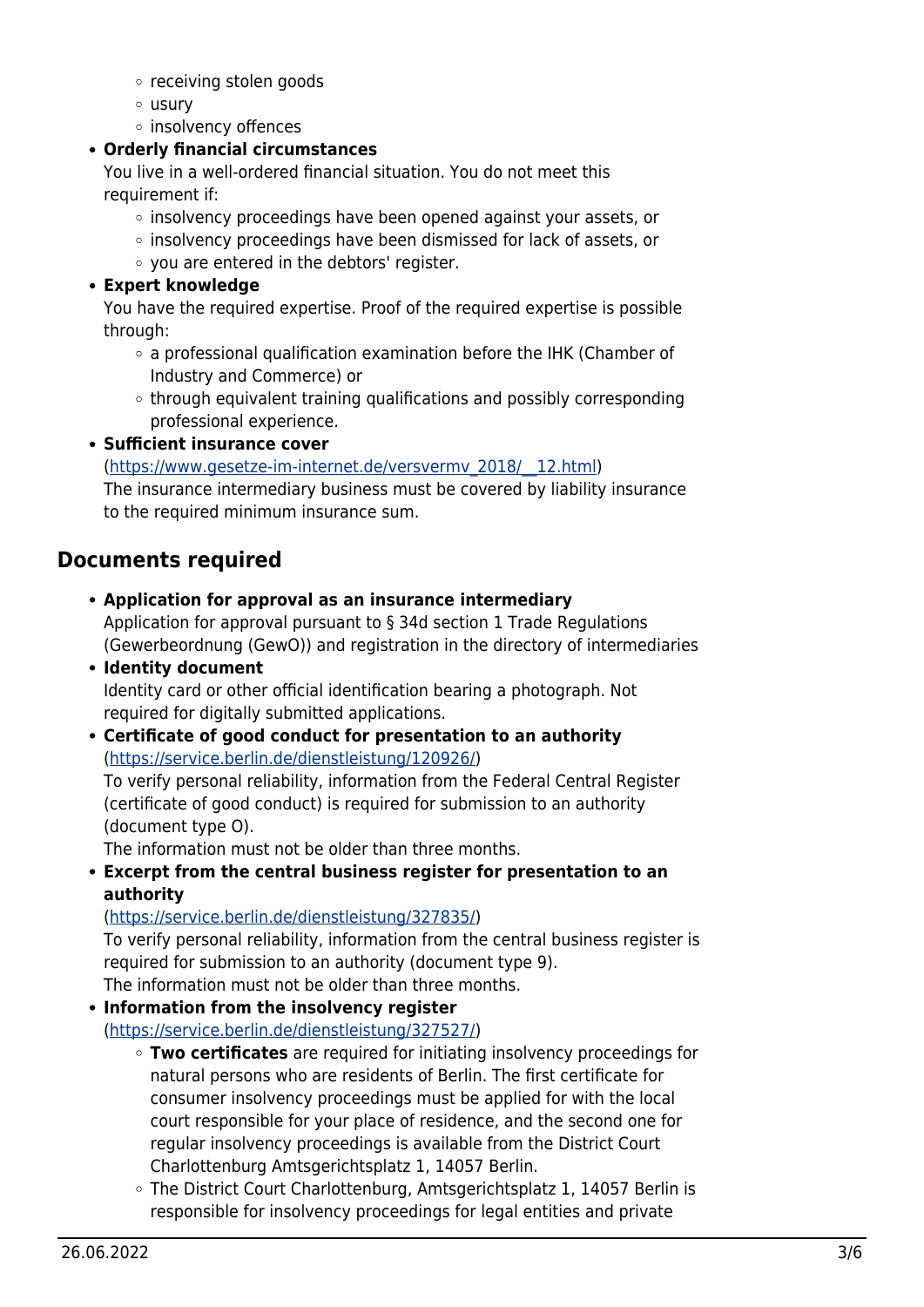trade companies based in Berlin.

- Applicants residing / operating outside of Berlin please inform themselves about the respective responsibilities of the insolvency courts via the central place and court directory. (see "More information")
- **Information from the record of debtors (central enforcement centre)** (<https://service.berlin.de/dienstleistung/327028/>)

Information on entries can be requested online at the Central Enforcement Portal of the Federal States. (see "More information")

**Proof of expertise**

([https://service.berlin.de/dienstleistung/330394/en/\)](https://service.berlin.de/dienstleistung/330394/en/)

Proof of expertise from the Chamber of Industry and Commerce on existing necessary knowledge and legal regulations of the insurance industry. Or you have a comparable recognised professional qualification. (see "More information")

- **Professional liability insurance**
	- Confirmation from an insurance company of the existence of professional liability insurance for the insurance industry.
	- $\circ$  The scope of insurance must correspond to the statutory minimum amounts of cover.
- **Current excerpt from the trade register (only required if included in the trade register)**

([https://www.handelsregister.de/rp\\_web/welcome.do\)](https://www.handelsregister.de/rp_web/welcome.do)

Registered companies are required to submit a current excerpt from the trade register when applying. Legal entities that are currently being founded (e.g. GmbH, AG) are required to submit their partnership agreement or statutes.

# <span id="page-3-0"></span>**Forms**

**Application for a licence as an insurance intermediary** ([https://www.ihk-berlin.de/blueprint/servlet/resource/blob/2253344/ba5c49b3](https://www.ihk-berlin.de/blueprint/servlet/resource/blob/2253344/ba5c49b3e4345a630bb910944fe0dd76/erlaubnis34-d-gewo-data.pdf) [e4345a630bb910944fe0dd76/erlaubnis34-d-gewo-data.pdf\)](https://www.ihk-berlin.de/blueprint/servlet/resource/blob/2253344/ba5c49b3e4345a630bb910944fe0dd76/erlaubnis34-d-gewo-data.pdf)

### <span id="page-3-1"></span>**Fees**

EUR 320.00: Licensing procedure for insurance intermediaries and consultants

# <span id="page-3-2"></span>**Legal basis**

- **Trade Regulations (Gewerbeordnung (GewO)) § 34d Sec. 1** ([https://www.gesetze-im-internet.de/gewo/\\_\\_34d.html](https://www.gesetze-im-internet.de/gewo/__34d.html))
- **Regulation on Insurance Mediation and Consulting Insurance Mediation Regulation (Versicherungsvermittlungsverordnung (VersVermV))**

([https://www.gesetze-im-internet.de/versvermv\\_2018/index.html#BJNR24831](https://www.gesetze-im-internet.de/versvermv_2018/index.html#BJNR248310018BJNE000100000) [0018BJNE000100000\)](https://www.gesetze-im-internet.de/versvermv_2018/index.html#BJNR248310018BJNE000100000)

**Schedule of fees by the Chamber of Industry and Commerce (Section F. Legal and Taxation - 2. insurance intermediaries/consultants)**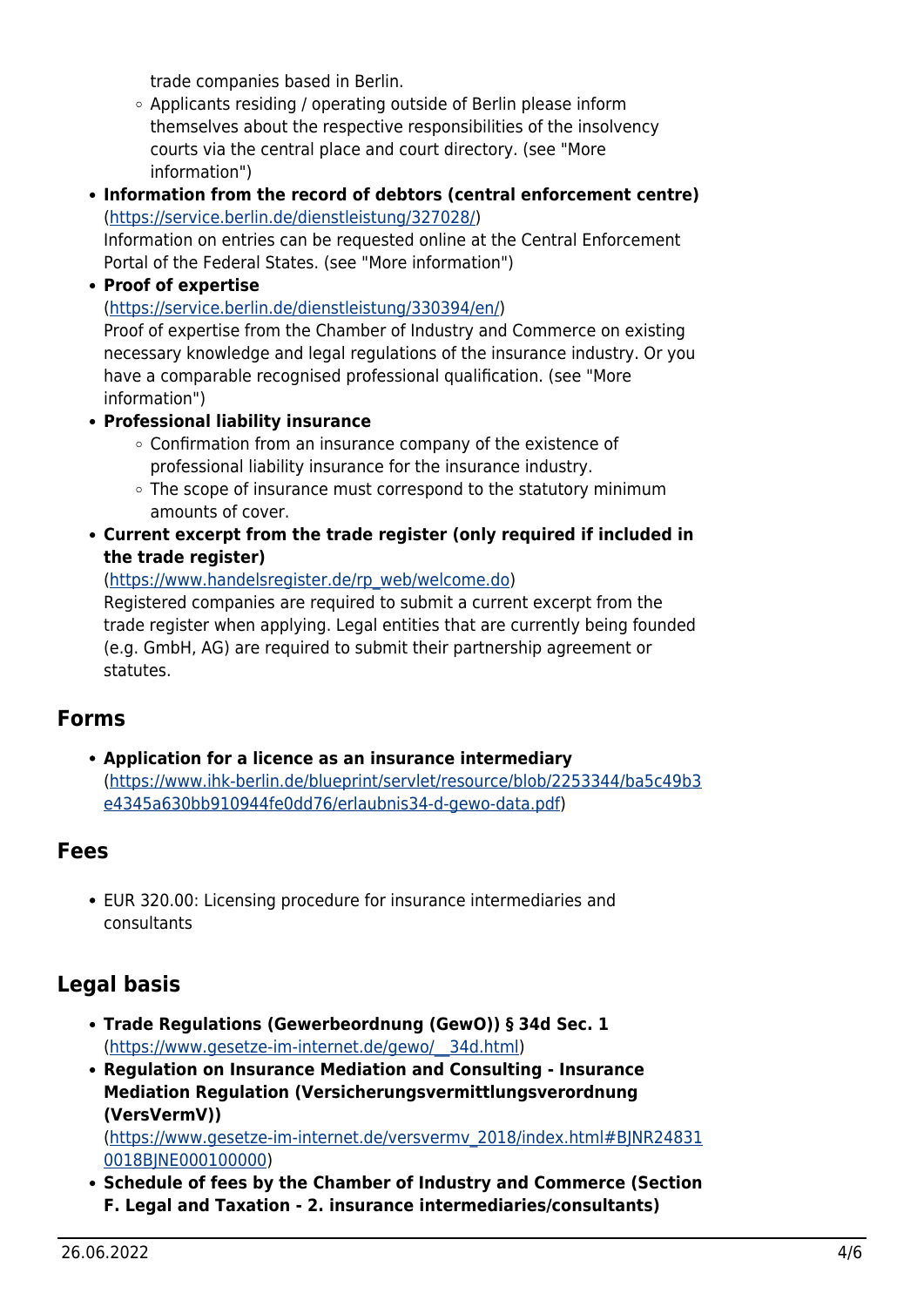([https://www.ihk-berlin.de/blueprint/servlet/resource/blob/2256952/86c54be0](https://www.ihk-berlin.de/blueprint/servlet/resource/blob/2256952/86c54be06ccb210e42671ff7d6ea739c/ihk-gebuehrenordnung-data.pdf) [6ccb210e42671ff7d6ea739c/ihk-gebuehrenordnung-data.pdf\)](https://www.ihk-berlin.de/blueprint/servlet/resource/blob/2256952/86c54be06ccb210e42671ff7d6ea739c/ihk-gebuehrenordnung-data.pdf)

### <span id="page-4-0"></span>**More information**

- **Leaflet from the Berlin Chamber of Industry and Commerce - Insurance Intermediaries** ([https://www.ihk-berlin.de/blueprint/servlet/resource/blob/2253456/f07f65f54](https://www.ihk-berlin.de/blueprint/servlet/resource/blob/2253456/f07f65f544eaabe3f170bea9ae76f7e7/merkblatt-versicherungsvermittler-data.pdf) [4eaabe3f170bea9ae76f7e7/merkblatt-versicherungsvermittler-data.pdf](https://www.ihk-berlin.de/blueprint/servlet/resource/blob/2253456/f07f65f544eaabe3f170bea9ae76f7e7/merkblatt-versicherungsvermittler-data.pdf))
- **Application forms for insurance intermediaries / consultants** ([https://www.ihk-berlin.de/service-und-beratung/recht-und-steuern/download](https://www.ihk-berlin.de/service-und-beratung/recht-und-steuern/downloads/-verlinkungen/vvm-antragsformulare-2253510) [s/-verlinkungen/vvm-antragsformulare-2253510\)](https://www.ihk-berlin.de/service-und-beratung/recht-und-steuern/downloads/-verlinkungen/vvm-antragsformulare-2253510)
- **Summary differences in the insurance industry** ([https://www.berlin.de/formularverzeichnis/?formular=/wirtschaft/einheitliche](https://www.berlin.de/formularverzeichnis/?formular=/wirtschaft/einheitlicher-ansprechpartner/uebersicht-versicherungsgewerbe.pdf) [r-ansprechpartner/uebersicht-versicherungsgewerbe.pdf](https://www.berlin.de/formularverzeichnis/?formular=/wirtschaft/einheitlicher-ansprechpartner/uebersicht-versicherungsgewerbe.pdf))
- **Information from the Berlin Chamber of Industry and Commerce regarding insurance arrangement** ([https://www.ihk-berlin.de/service-und-beratung/recht-und-steuern/gewerber](https://www.ihk-berlin.de/service-und-beratung/recht-und-steuern/gewerberecht/erlaubnis-registrierungsverfahren-ihk/versicherungsvermittler-2253508) [echt/erlaubnis-registrierungsverfahren-ihk/versicherungsvermittler-2253508\)](https://www.ihk-berlin.de/service-und-beratung/recht-und-steuern/gewerberecht/erlaubnis-registrierungsverfahren-ihk/versicherungsvermittler-2253508)
- **Search for the competent court in the central local and court register**

([https://www.justizadressen.nrw.de/de/justiz/suche\)](https://www.justizadressen.nrw.de/de/justiz/suche)

**Information from the debtors' register - central enforcement portal of the federal states**

(<https://www.vollstreckungsportal.de/zponf/allg/willkommen.jsf>)

**Summary - Expertise examination equivalent to other professional qualifications**

([https://www.gesetze-im-internet.de/versvermv\\_2018/\\_\\_5.html](https://www.gesetze-im-internet.de/versvermv_2018/__5.html))

- **Insurance consultant or insurance intermediary register for the expert knowledge examination** ([https://service.berlin.de/dienstleistung/330394/en/\)](https://service.berlin.de/dienstleistung/330394/en/)
- **Register of intermediaries IHK Registration** ([https://service.berlin.de/dienstleistung/329370/en/\)](https://service.berlin.de/dienstleistung/329370/en/)
- **Register a trade** ([https://service.berlin.de/dienstleistung/121921/en/\)](https://service.berlin.de/dienstleistung/121921/en/)

# <span id="page-4-1"></span>**Link to online processing**

https://www.berlin.de/ea/en/application/login-service-account-berlin/

# <span id="page-4-2"></span>**Responsible authority**

The application for approval as an insurance intermediary must be submitted to the Chamber of Industry and Commerce that is responsible for the principle place of business. If this address is not yet known, approval can also be applied for with the Chamber of Industry and Commerce that is responsible for the applicant's place of residence.